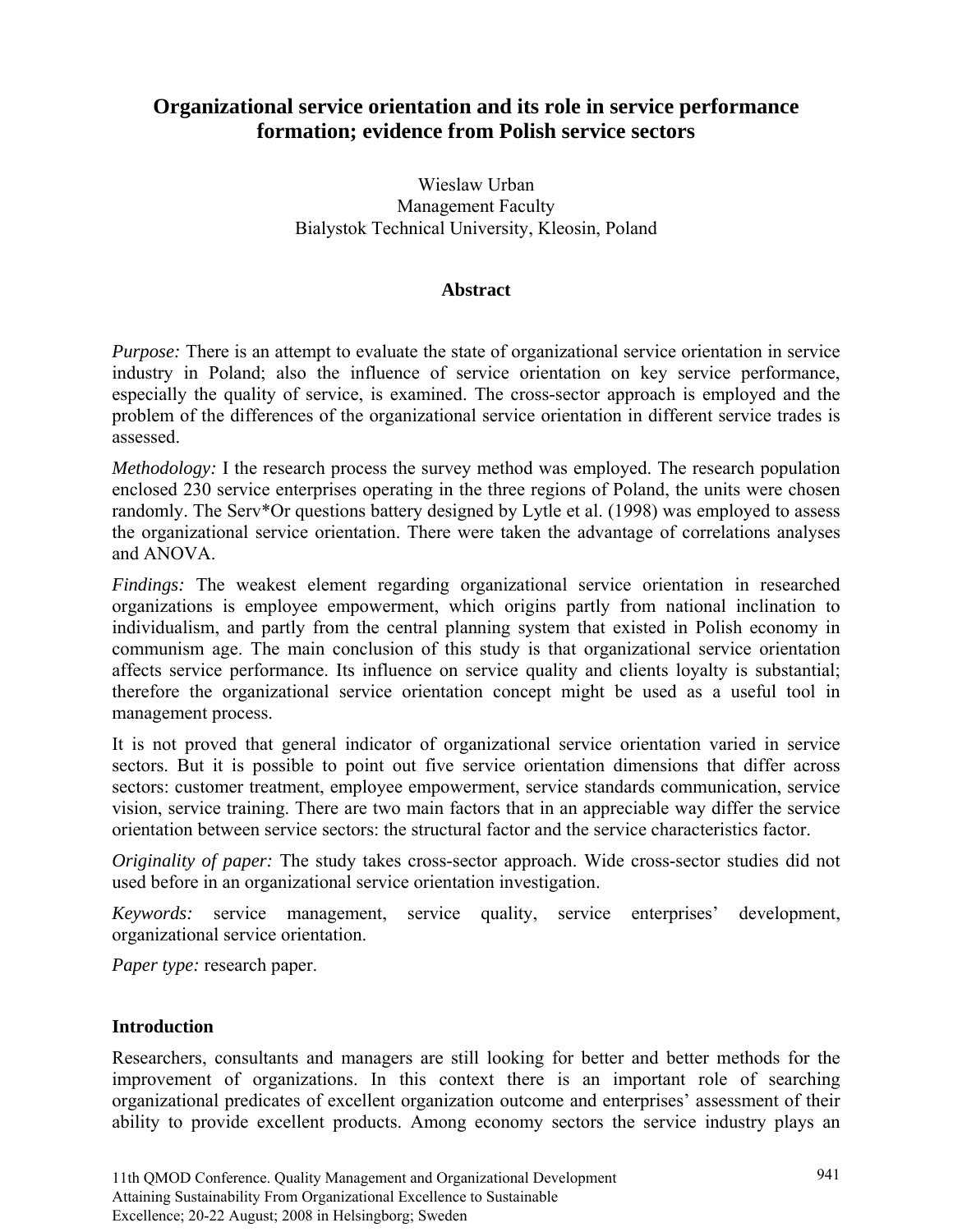increasingly important role. Especially a customer service is taking on an ever increasing level of importance in today's global economy (Baydoun et al., 2001:605). And after many years of continuous growth of service industry, there is still the need of efficient management techniques and organization assessment tools.

Service providing process, with its characteristics, needs particular management methods. There is a direct contact with a customer, and a service product must be provided well at the first time, and there is no space to failures. The service organization must be prepared very well to provide excellent service. Thus managers want methods for organizations ability assessments, the ability to provide excellent services. That is why the organizational service orientation concept was chosen for examination in this study.

The author of this paper elaborates on the problem of organizational service orientation and relational concepts. Also there is the attempt to evaluate the state of service orientation in service industry in Poland. The cross-sector approach is employed and the problem of the differences in the organizational service orientation in different service trades is examined.

## **Organizational service orientation**

In the stream of different concepts which try to assess an organization's ability to provide excellent outcome there is the idea of organizational service orientation; it is not widely known among practitioners. Organizational service orientation describes staff attitudes and behaviours which directly affect the quality of service delivery process in a service organization and determine the state of all interactions between an organization and its customers. An organizational service orientation is defined by Lytle et al. (1998:459) as an organization-wide embracement of a basic set of relatively enduring organizational policies, practices and procedures intended to support and reward service-giving behaviours that create and deliver "service excellence".

The service orientation stays in the strong relationship with intangible aspects of an organization. It exists when the organizational climate for service crafts, nurtures, and rewards service practices and behaviours known to meet customer needs (Lynn et al., 2000:282). It also has been taken as something that manifests itself in the attitudes as well as actions of members of an organisation which highly values the creation and delivery of an excellent service (Yoon et al., 2007:374).

According to Lytle et al. (1998) an organizational service orientation consists of ten fundamental elements, which were led out from the best-in-class service practices and procedures. These elements (dimensions) are grouped into four service orientation attributes. These attributes and dimensions are as followed: service leadership practices (servant leadership, service vision), service encounter practices (customer treatment, employee empowerment), service systems practices (service failure prevention and recovery, service technology, service standards communication), human resource management practices (service training, service rewards).

Organizational service orientation plays an important role in a service enterprise. There are researchers' opinions as well as empirical examinations that acknowledged this. According to some authors organizational service orientation plays a crucial role in success of enterprises (Homburg et al., 2002; Walker, 2007). Service orientation is positively related to the main service delivery characteristics and business performance as well. Empirical investigations show the important influence service orientation on such variables as: service quality image, organizational commitment, profitability (ROA) in a banking sector (Lytle and Timmerman, 2006).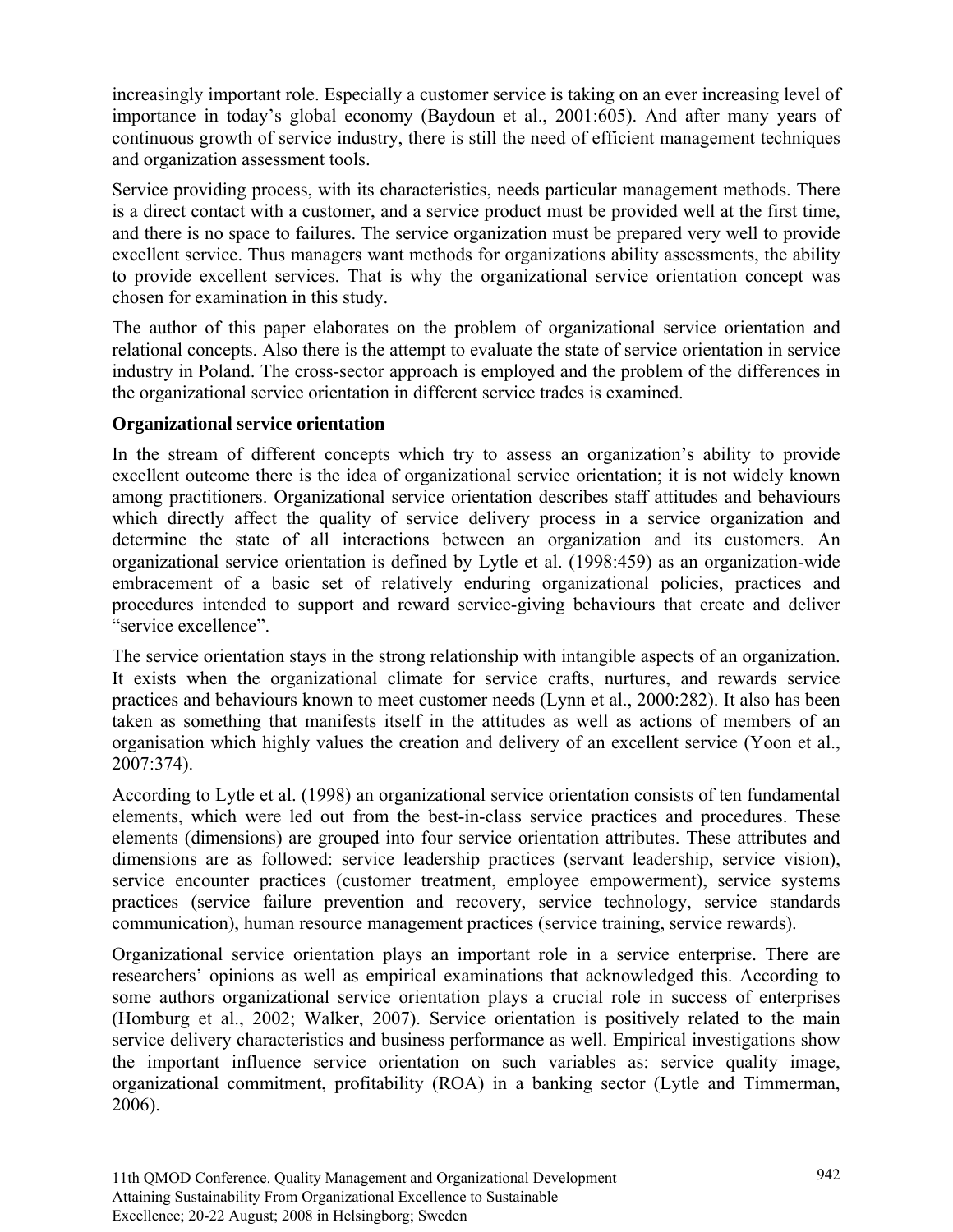It is conceivable that the aspects described by this concept would have a substantial impact on organisation–customer interactions as well as the nature and quality of service delivery (Yoon et al., 2007). Service orientation was also identified as a "common denominator" of educational service attributes that are responsible for clients' satisfaction (Walker, 2007). Nevertheless, in a telecommunications call centre the organizational service orientation was identified as a factor that had no influence on service quality, whereas other service climate elements had a significant influence (Little and Dean, 2006). Service orientation is related to business performance characteristic such as re-patronage intention and positive word of mouth, with mediating role of staff satisfaction, service value, and customer, whose relationship was demonstrated in the medical service industry (Yoon et al., 2007). But on the other hand, service climate, which is a very similar concept, has been identified as negatively related to the owners service values (the degree to which owners valued innovativeness, attentiveness, outcome-orientation, aggressiveness, support, and decisiveness) in the small business environment (Andrews and Rogelberg, 2001).

According to Gonzalez and Garazo (2006) the organizational service orientation has a positive influence on employees' satisfaction and organizational citizenship behaviour. Organizational citizenship behaviour was defined as three main variables: (1) whether employees act as representatives of the firm to outsiders, (2) contact-staff participation consists in providing information about customer needs and suggesting improvements in service delivery process, and (3) following company regulations in such conscientious manner that they are adapted to the individual customer needs (Gonzalez and Garazo, 2006). In brief, organizational citizenship behaviour means "go the extra mile" for customers. These are very important elements of an excellent service delivery.

The approach of organizational service orientation is also used in the public services environment. Akesson et al. (2008) proposed areas of service orientation in public e-government services, their theoretical analyses show that this concept provides useful contribution to this particular services as well.

Despite many evidences showing a positive role of an organizational service orientation in service organizations, there are also exceptions. And examining the role of this concept in service quality still seems to be an interesting research question.

## **Organizational service orientation vs. similar concepts**

Some authors mention that generally there are two important factors influencing employees' tendencies to provide the quality of service: the first one lays in the organization of a service company, and the second exists in individual personality characteristics (Baydoun et al., 2001; Homburg et al. 2002). The former is described by "macro-organizational approaches", like service climate and service orientation. The latter is personality-based approach and it is focused on the personal skills and other features of the staff assessed by psychological tests and other similar tools. "Customer service orientation" is mostly analysed in service management as a personality-based description of the service phenomenon.

Organizational service orientation is often described in the context of service organization climate (Lytle and Timmerman, 2006; Lynn et al., 2000; Lytle et al., 1998). Organizational climate and culture are interconnected. Employees' values and beliefs (part of culture) influence their interpretations of organizational policies, practices, and procedures (climate) (Schneider, 1996:9). The organizational climate includes employees' perceptions of the policies, practices, and procedures that are rewarded, supported, and expected concerning clients (Schneider et al., 2002). The climate of an organization is a summary impression employees have about "how we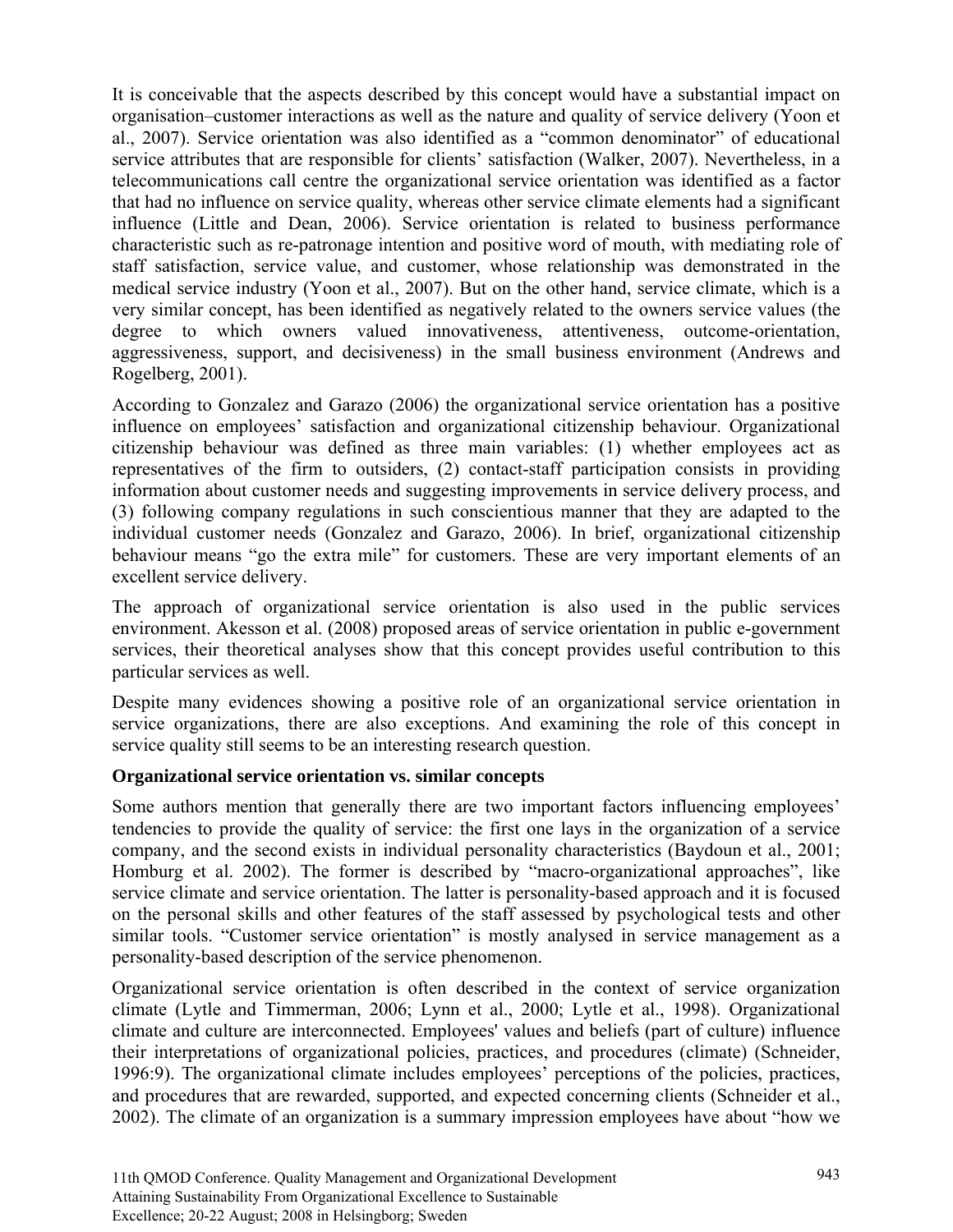do things around here" or "what we focus on around here" or "what we direct our efforts to around here" (Schneider et al., 2006:117). The climate is a psychological identity of employees in an organization. A climate is researched in the service environment context, thus it is called service climate (Schneider, 1980; Schneider et al., 2006; Steinke, 2008; Little and Dean, 2006; Walker, 2007).

It is also noticed that customer service orientation concept is in many ways similar to the organizational service orientation but it is focused on staff behaviours and more psychological interpretation. Customer service orientation is specified by interpersonal skills, extroversion, and general disposition of operators having positive influence on the operators' performance (Alge et al., 2002). It is still perceived as a part of the service climate. Walker (2007) classifies three service climate dimensions as "service orientation"; they are: staff service ethos, staff personal attributes, and staff concern for clients. They were found as key elements of organizational service climate. Little and Dean (2006) also classify customer service orientation as a dimension of service climate. They propose four dimensions of service climate and one of them is the customer orientation, and it is understood as a degree to which an organisation tends to meet customer needs and expectations for service quality.

Baydoun et al. (2001) propose instruments for customer service orientation assessment. It demonstrates the utility of personality variables for predicting service behaviour. Basing on this instrument the high-quality service providers could be selected. There are more methods for customer service orientation assessment. Martin and Fraser (2002) use the Customer Service Skills Inventory for identifying individuals who are likely to succeed in positions that involve working with customers or clients of an organization. The CSSI is a short self report measure of customer service orientation designed by Sanchez and Fraser (1996).

The literature provides also the "customer orientation" concept derived from a relationship marketing approach. The customer orientation concerns service employees who have a direct contact with customers. Hennig-Thurau and Thurau (2003) proposes customer orientation as a three-dimensional construct: employee's motivation to serve customers, their customer-oriented skills, and self-perceived decision-making authority.

Finally it is considered that organizational service orientation is a part of a wider concept of organization's overall climate. And it is necessary to admit that the organizational service orientation construct is not clearly defined (Lytle et al., 1998). But it seems to be very important from the point of view of service firms' business development. It mostly concerns an inside organizational system which is created by managers and it provides relatively precisely defined field to organizational changes and improvement which aims at the service excellence. It also might be useful in monitoring purposes, and in a benchmarking process as well.

## **Organizational service orientation measurement**

Organizational service orientation was measured by researchers in many service industries; they used several measurement tools to identify the state of service orientation. For example researches (Andaleeb et al., 2007) used the specific survey tool to approximate the doctors' service orientation, but in this case the concept of service orientation was understood as a set of doctors' behaviours towards their patients. The established construct of service orientation was more similar to the customer service orientation mentioned above.

A very useful tool for organizational service orientation measurement was proposed by Lytle et al. (1998), and it was named "Serv\*Or". Serv\*Or consists of 35 question items with Likert's scale. The questionnaire items describe four attributes of organizational service orientation, these attributes altogether comprise 10 organizational service orientation dimensions. The attributes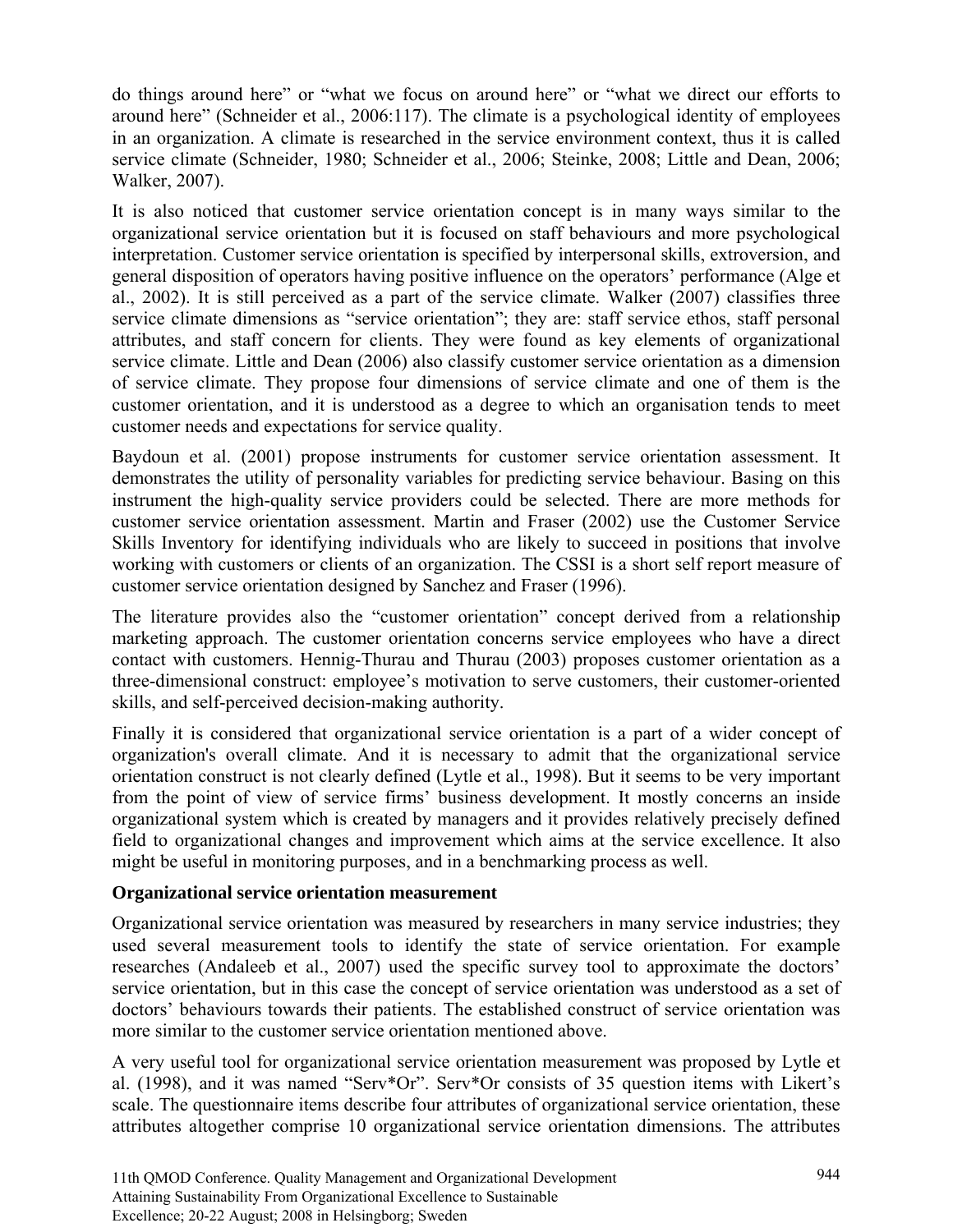and dimensions of Serv\*Or were presented in the second paragraph. The tool was tested and validated in American banking sector and retailing building suppliers. According to the authors the Serv\*Or tool demonstrates a cross-industry universal instrument for assessing service orientation in other firms, not just banks (Lytle et al., 1998). The authors of the instrument mention that it can be used across different industries and different work environments as well, for service orientation diagnosing.

The Serv\*Or tool was successfully used, inter alia, in the hospitality industry (Gonzalez and Garazo, 2006), medical services (Yoon et al., 2007) banking sector (Lynn et al., 2000; Lytle et al., 1998) and among retail building suppliers (Lytle et al., 1998). Some authors also revised and proposed a modification to the Serv\*Or scale, Lee et al. (2001) did this in a case of hotel industry in Korea.

## **Aims, method and the research sample**

The proposed investigation process tries to prove whether the organizational service orientation is really a predicator of service key performance in the wide scope of services organization from different trades. The organizational service orientation construct can be treated as a part of organizational culture, where national specific aspects play a significant role. Thus it seems to be also interesting to investigate the role of service orientation in the economy background of a post communist country from Central Europe.

The study takes the cross-trade approach. It is known that services across different sectors have a different nature; depending on how close servants are to customers, if the use of standardization is wide or not, what the roles of capital and human power are, etc. Therefore, it is worth identifying which aspects of organizational service orientation are different across the different types of service organizations. It can bring the conclusions with reference to the role of service orientation dimensions across service sectors - which of them are equal in different service sectors and which are different in the definite way. The suggestions concerning the service orientation dimensions can be drawn.

The Serv\*Or tool (Lytle et al., 1998) was employed, and a few significant service enterprises performance characteristics were gathered as well. Service orientation is treated as the independent variable, and service outcome as the dependent variables. In studying the problem of differences of organizational service orientation in service sectors the variable "service trade" is considered as the grouping one for ANOVA.

The empirical investigation was conducted in three regions of Poland – Podlasie, Mazowsze and Warmia & Mazury. Poland joined EU in 2004, the few years period of the adjustment programme had been established before. After the 1989 when the communistic system collapsed the Polish economy was changing rapidly, the preparation for EU joining was the strong improvement impulse for the Polish economy. Polish GDP increased more than 5.5% yearly in the last years and there are optimistic forecasts to keep at list the same growth [Wiegert, 2007]. Service sector is growing rapidly, providing 64.5% of GDP in 2005 [The economy, 2007]. In fact, it is not huge services participation in comparison with other developed countries, but the service industry has great dynamics.

A single enterprise was the research unit, the inquiries were addressed to a manager (or owner if he/she attends managerial role) from an enterprise. Gonzalez and Garazo (2006) also interviewed managers in organizational service orientation identification process. The research population enclosed 230 service enterprises operating in the three regions of Poland mentioned above, the units were chosen randomly. Instructed researchers visited managers in enterprises and asked them questions based on the questionnaire. The Serv\*Or questions battery was translated and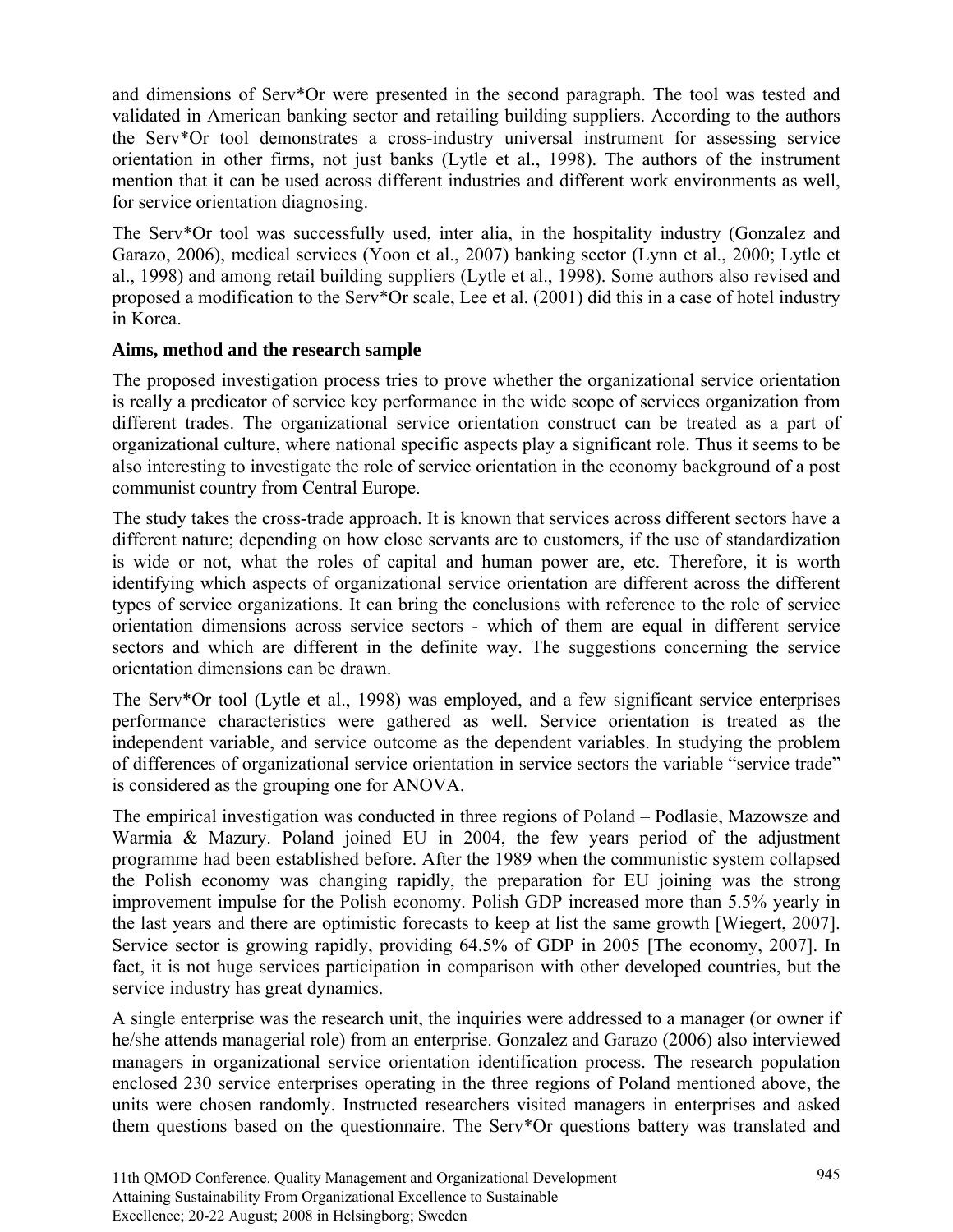modified, some of them were combined together, all these in purpose of being clearly understood by respondents. After the preoperational free interviews it was decided to employ the scale 1-5, which seemed to be better for respondents than seven gradual. For most service performance variables identification the managerial assessment was used.

All main sectors of the service industry were represented in the research sample (according to EU classification 24 sectors were detached specially for this study). Sectors were not represented equally, the largest one that appeared in the sample was the construction and building renovation sector (24 objects) and the smallest - R&D services (only one object) and mineral resources exploitation services (also one object). In the research sample there were mostly small and medium enterprises, those with less than 250 employees constituted 91.5% of the sample.

## **Organizational service orientation in the research sample**

Organizational service orientation shows organization capability to provide excellent service to their customers. According to the research the average score of service orientation comes to 3.56 in the 5 points scale. The statistics are shown in Table I. Going deeply into dimensions and attributes it is noticeable that "service leadership practices" are the best aspect of service orientation of researched enterprises. This attribute contains strong vision of a service and stressed role of customers among managers and service staff, managers' personal involvement in service providing process as well. A very interesting state is recognised in the attribute "service encounter practice". On one hand, there is the one of the most scored variables – "customer treatment", and on the other hand, the second component "employee empowerment" which is the least scored (with the highest standard deviation). This observation may be explained by the managerial attitudes specific for the country where the research was conducted. Managers in Poland, the country with central planning system heritage, still prefer to focus on an individual, they consider management success as a single person achievement, rather than a team success.

|                                           | <b>Mean</b> | <b>SD</b> |
|-------------------------------------------|-------------|-----------|
| Customer treatment                        | 4.06        | 0.725     |
| Employee empowerment                      | 2.99        | 1.296     |
| Service encounter practices               | 3.50        | 0.907     |
| Service technology                        | 3.61        | 1.105     |
| Service failure prevention                | 3.71        | 1.031     |
| Service failure recovery                  | 3.41        | 1.039     |
| Service standards communication           | 3,39        | 0,963     |
| Service systems practices                 | 3.46        | 0.826     |
| Service vision                            | 4.12        | 1.021     |
| Servant leadership                        | 4.00        | 1.140     |
| Service leadership practices              | 4.02        | 0.960     |
| Service rewards                           | 3.11        | 1.117     |
| Service training                          | 3.39        | 1.240     |
| Human resource management practices       | 3.22        | 1.062     |
| <b>Organizational service orientation</b> | 3.56        | 0.714     |

Table I. Serv\*Or score

#### **Organizational service orientation and service performance**

In the questionnaire there were items related to the main organization performance. The overall service quality level was identified; the changes in enterprises' market share, the changes in profitability, clients' satisfaction and clients' loyalty were identified as well. The correlation coefficients were counted between all service orientation attributes and also a global score of service climate and all performance variables (Table II).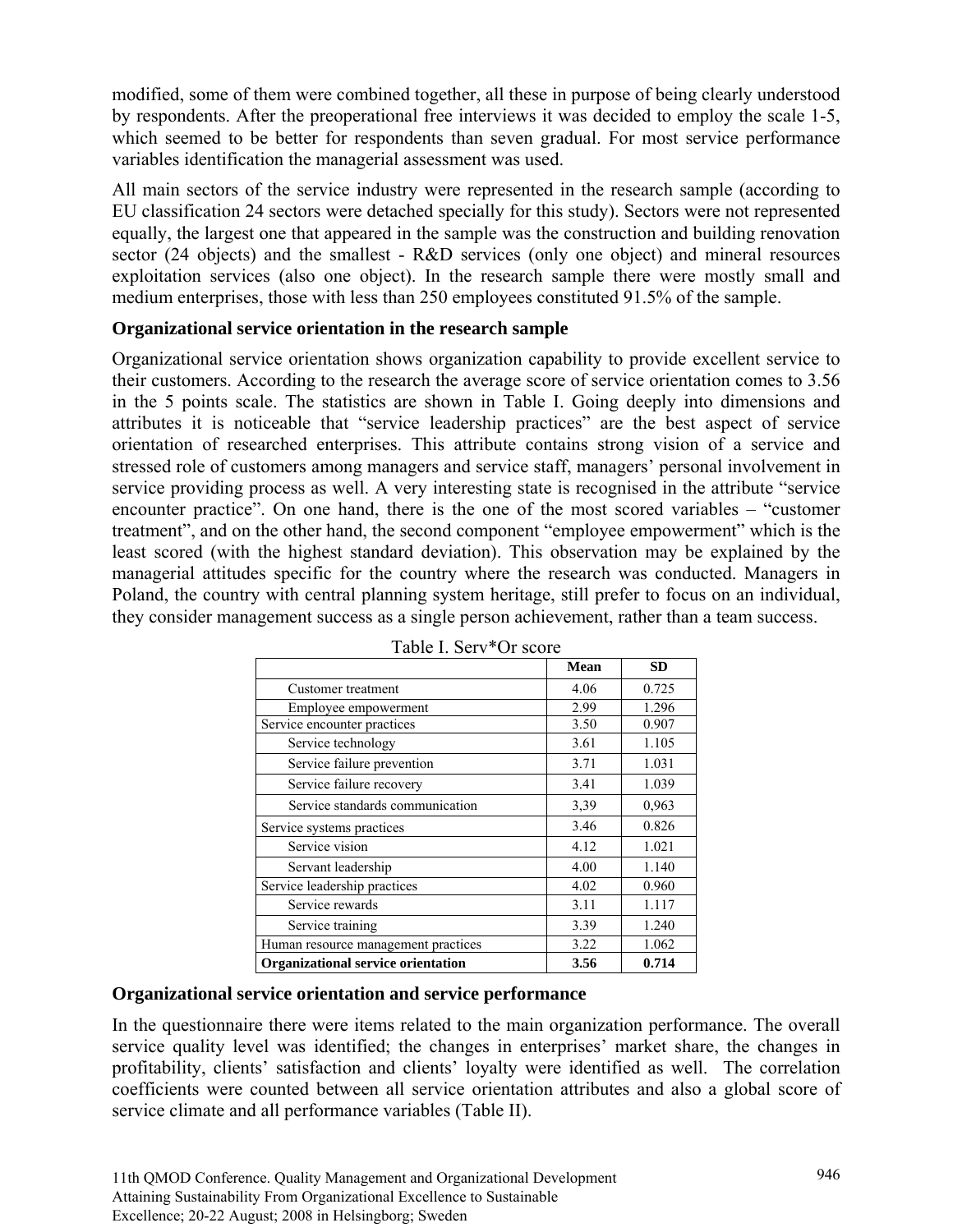|                                           | <b>Ouality level</b> |          | Market share |          | Profitability |          | Clients' satisfaction |          | Clients' loyalty |          |
|-------------------------------------------|----------------------|----------|--------------|----------|---------------|----------|-----------------------|----------|------------------|----------|
|                                           | Gamma                | p-value  | Gamma        | p-value  | Gamma         | p-value  | Gamma                 | p-value  | Gamma            | p-value  |
| Service encounter<br>practices            | 0.263                | 0.000016 | ns           |          | ns            |          | ns                    |          | 0.151            | 0.006285 |
| Service systems<br>practices              | 0.245                | 0.000048 | 0.142        | 0.011472 | 0.141         | 0.010637 | 0.173                 | 0.002118 | 0.178            | 0.001184 |
| Service leadership<br>practices           | 0.216                | 0.000952 | ns           |          | 0.163         | 0.006376 | 0.271                 | 0.000008 | 0.237            | 0.000063 |
| Human resource<br>management<br>practices | 0.308                | 0.000000 | 0.189        | 0.000889 | 0.231         | 0.000037 | 0.203                 | 0.000368 | 0.196            | 0.000417 |
| Service orientation                       | 0.331                | 0.000000 | 0.169        | 0.002644 | 0.220         | 0.000068 | 0.243                 | 0.000016 | 0.256            | 0.000003 |
| $ns - non-significant$                    |                      |          |              |          |               |          |                       |          |                  |          |

Table II. Correlations between studied variables

There is a significant relationship between organizational service orientation attributes and majority of service performance variables. The most important one is the influence of service orientation on service quality, all service orientation attributes have significant correlations. It proves that the service orientation is a really important predicator of service quality performance. So, it could be considered that service orientation construct is a pretty good measure which can assess the ability of a service organization to provide an excellent service. Taking into consideration that many service sectors were examined it allows to suggest that Serv\*Or could be the universal cross-sector test.

The next performance variable which in a significant way is affected by service orientation is clients' loyalty. The correlation coefficients are significant with all service orientation attributes. And it is not surprising that there is an attribute (service encounter practices) that is correlated to the loyalty and not correlated to clients' satisfaction. Satisfaction might be the main loyalty predicator but not often (Oliver, 1999), nevertheless loyalty seems to be one of the most important organizational performance components (Reichheld and Teal, 2001). Further service performance correlations also proved the important role of the organizational service orientation.

## **The differences between sectors**

There were 25 categories in the variable "service trade", one of them was "others". It was decided to employ the ANOVA to investigate if there are significant differences between service orientation score in service sectors. Sectors were not represented equally, and some of them included little items, therefore the service sectors including less than five items were rejected from the sample. A one-way ANOVA provides results shown in Table III.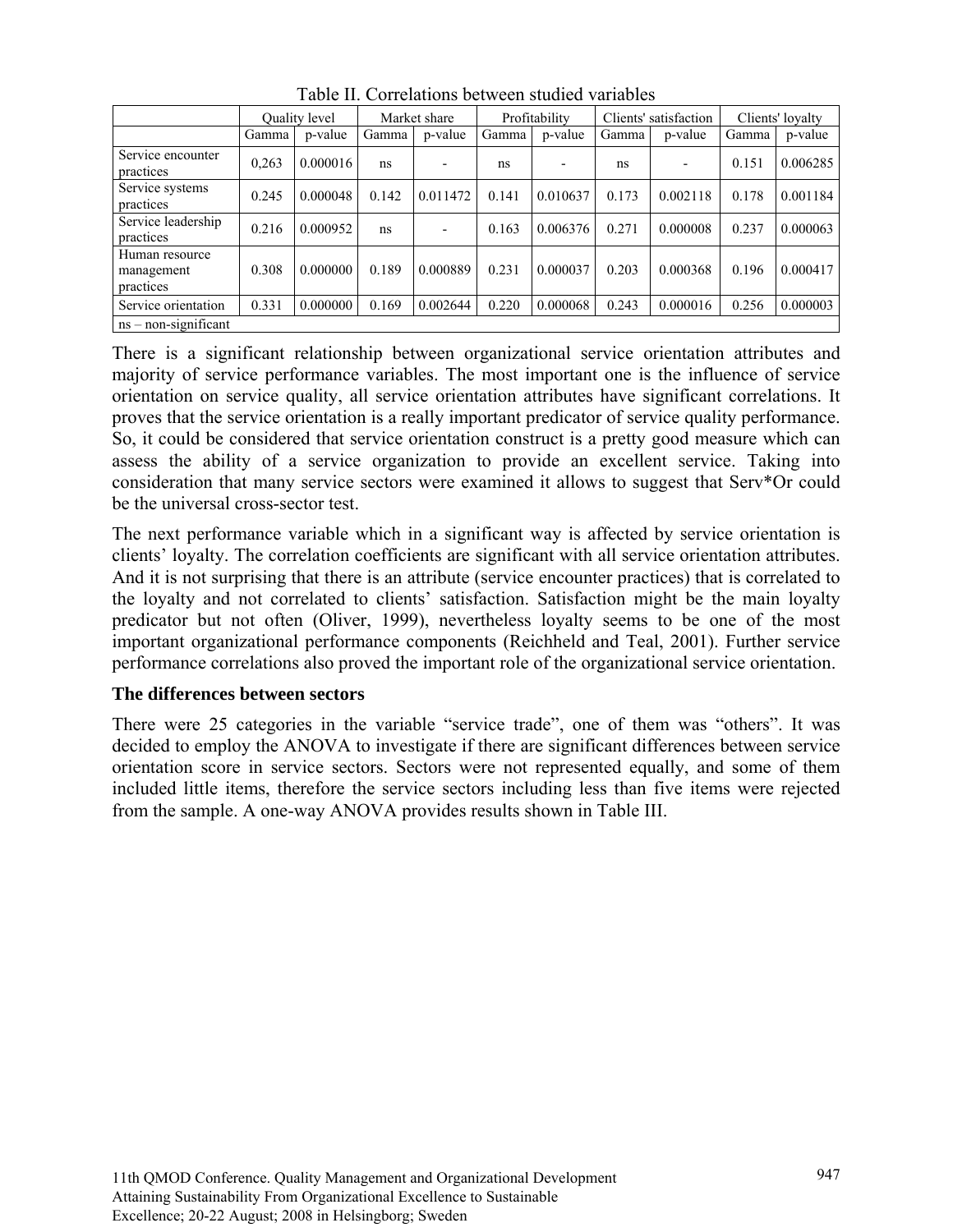|                                     | <b>F-statistic</b> | p-value  |
|-------------------------------------|--------------------|----------|
| Customer treatment                  | 2.764              | 0.000285 |
| Employee empowerment                | 2.252              | 0.003528 |
| Service encounter practices         | 1.930              | 0.015465 |
| Service technology                  | ns                 |          |
| Service failure prevention          | ns                 |          |
| Service failure recovery            | ns                 |          |
| Service standards communication     | 1.756              | 0.033087 |
| Service systems practices           | ns                 |          |
| Service vision                      | 2.171              | 0.005134 |
| Servant leadership                  | ns                 |          |
| Service leadership practices        | ns                 |          |
| Service rewards                     | ns                 |          |
| Service training                    | 2.227              | 0.003945 |
| Human resource management practices | ns                 |          |
| Organizational service orientation  | ns                 |          |
| ns - non-significant                |                    |          |

Table III. ANOVA results

Taking into consideration variances in different service sectors there is not a significant difference in the global service orientation score. But some particular service orientation dimensions vary in sectors. The largest diversity is noticed within "service encounter practice". Service encounter is probably the most important thing that diversifies service orientation across sectors. The most remote contact with clients does not require superior organizational service orientation. This concerns also services provided to business clients. Unfortunately service sectors were separated using as a base the Statistical Classification of Economic Activities in the European Community (NACE) which does not allow a clear isolation of B2B and B2C services.

For more detailed conclusion related to the climate differentials in service sectors the Fisher's LSD (Least Significant Difference) procedure should be applied. It allows investigating the individual differences between particular variables in pairs of sectors. But in this case it is rather complicated to trace it in details because of the great number of pairs (pairs of sectors and few service orientation attributes).

Using Statistica software the LSD significances were counted for five service orientation dimensions, those for which simple analysis of variance has shown the significant differences: customer treatment, employee empowerment, service standards communication, service vision, service training. For each service sector the numbers of significant pairs were summed up together. In the five service orientation dimensions mentioned above the greatest number of significant pairs of service sectors were identified in "telecommunication and post services" – altogether 29 pairs, next one was "construction and renovation services" – altogether 26 pairs, next "vehicle services and petrol retailing" – 19 pairs.

Telecommunication and post services are specific, there are still state monopolies in a few kinds of service, in phone calls services there are only a few really strong market players. In most European countries these services often lead customers to complaint making. The sector structure, remains from previous years, and rather remote contact of service staff with customers drive specific organizational service orientation.

Construction and renovation service sector provides services with rather low personal contact. Most of researched firms provide services as a subcontractor in huge building-states. Taking care of customer and service quality little relay upon the personal interactions, but rather it lies in manual solid work and technical support. Vehicle repairing and petrol retailing sector also is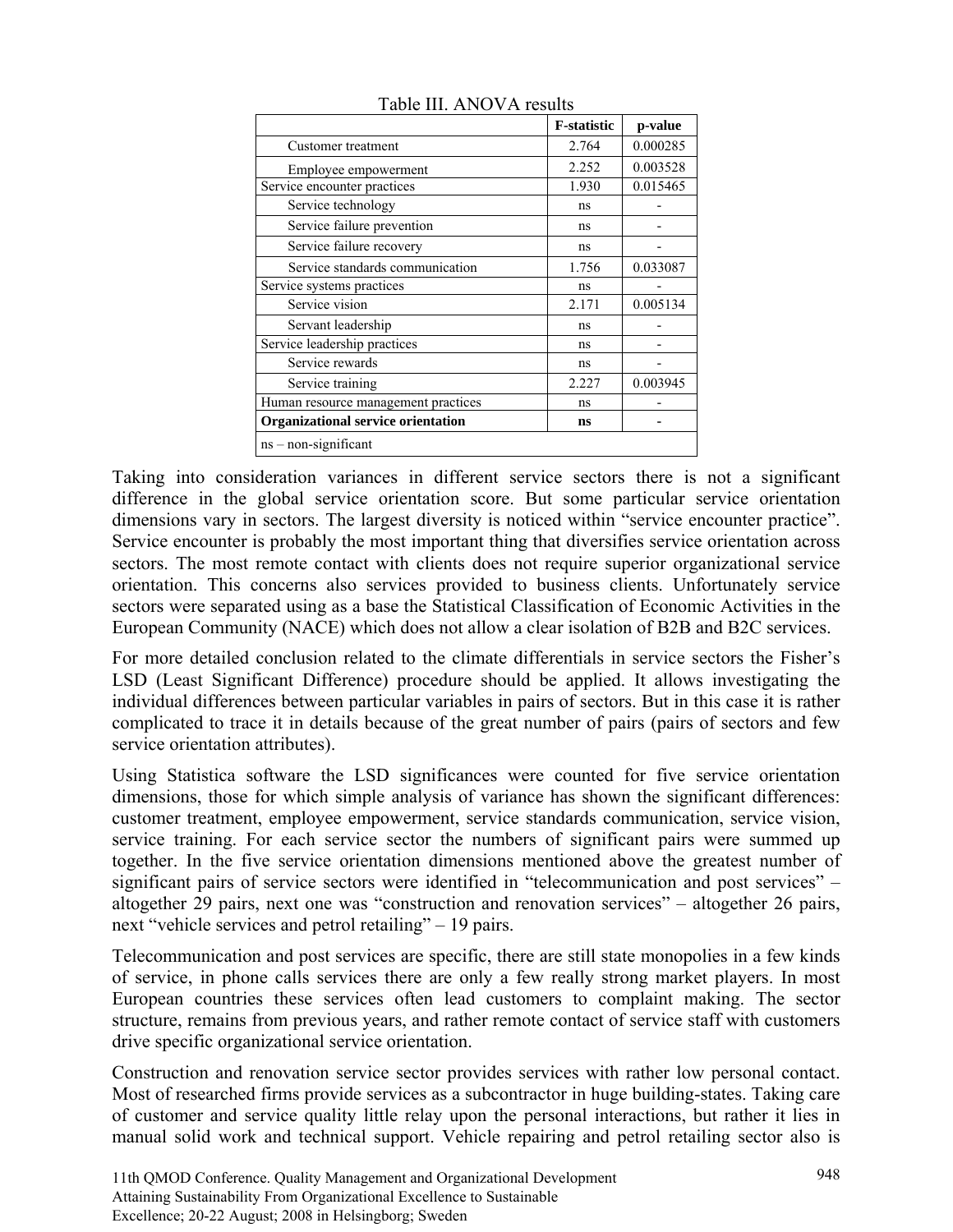characterised by a strong role of service equipment and manual cleverness. It is probable that service features affected the state of organizational service orientation.

#### **Final conclusions**

The data shows that in organizational service orientation in researched organizations the weakest element is employee empowerment, which origins partly from national inclination to individualism, and partly from the central planning system that existed in Polish economy in communism age. The high score of dimension "customer treatment" proves that the firms have adapted to the market orientation.

The main conclusion of this study is the fact that organizational service orientation affects service performance. Its influence on service quality and clients loyalty is substantial, thanks to this, service orientation might be used in a management process as a concept for service organization assessment. Moreover, it provides a great framework to service organization improvement. The concepts of organizational culture or climate might discourage managers by so many intangible elements difficult for direct observation. And it might be the advantage of the Serv\*Or instrument that it does not measure the values and beliefs, but it is only focused on practices within the organization. Thanks to this, it is more universal, and it has a potential for use in specific cultures and variety of nations.

The study takes cross-sector approach, thus the diversity between service sectors might be investigated. Wide cross-sector studies are rather a seldom practice in the quality management field, and in this study it was a challenging problem. Despite the fact it was not proved that general indicator of service orientation varied in sectors, it is possible to point out five service orientation dimensions that differ across sectors: customer treatment, employee empowerment, service standards communication, service vision, service training.

There are two important factors that in an appreciable way differ the service orientation between service sectors: first one, let us call it "structural factor", it relays upon the fact that an organizational service orientation is affected by the structure of a sector; the second one comes from the service providing process characteristics, especially closeness to customers.

Limitations of this study may be found in the fact that the respondents in the researched enterprises were only managers. Their points of view might be different from those of all the staff who are employed in enterprises.

## **References**

Akesson, M., Skalen, P., and Edvardsson, B., (2008), "E-government and service orientation: gaps between theory and practice", *International Journal of Public Sector Management*, Vol. 21 No. 1, pp. 74-92.

Alge, B.J., Gresham, M.T., Heneman, R.L., Fox, J., and McMasters, R., (2002), "Measuring customer service orientation using a measure of interpersonal skills: a preliminary test in a public service organization", *Journal of Business and Psychology*, Vol. 16, No. 3, pp. 467-476.

Andaleeb, S.S., Siddiqui, N., and Khandakar, S., (2007), "Doctors' service orientation in public, private, and foreign hospitals", *International Journal of Health Care Quality Assurance*, Vol. 20 No. 3, pp. 253-263.

Andrews, T.L., and Rogelberg, S.G., (2001), "A new look at service climate: its relationship with owner service values in small businesses", *Journal of Business and Psychology*, Vol. 16, No. 1, pp. 119-131.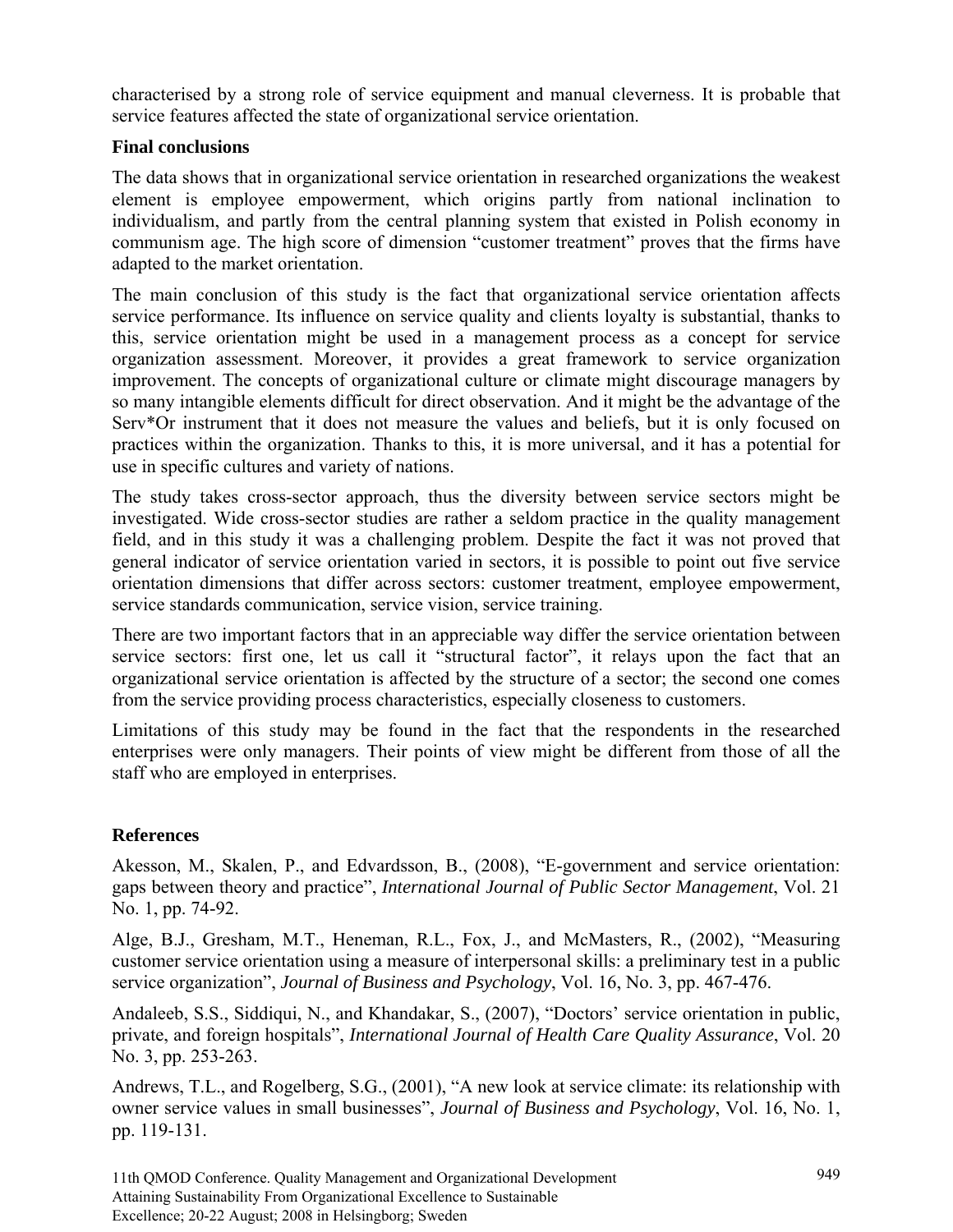Baydoun, R., Rose D., and Emperado, T., (2001), "Measuring customer service orientation: an examination of the validity of the customer service profile", *Journal Of Business And Psychology*, Vol. 15, No. 4, pp. 605-602.

Gonzalez, J.V., and Garazo, T.G., (2006), "Structural relationships between organizational service orientation, contact employee job satisfaction and citizenship behaviour", *International Journal of Service Industry Management*, Vol. 17 No. 1, pp. 23-50.

Hennig-Thurau, T., and Thurau, C., (2003), "Customer Orientation of Service Employees – Toward a Conceptual Framework of a Key Relationship Marketing Construct", *Journal of Relationship Marketing*, Vol. 2(1/2), pp. 23-41.

Homburg, C., Hoyer, W.D., and Fassnacht, M., (2002), "Service Orientation of a Retailer's Business Strategy: Dimensions, Antecedents, and Performance Outcomes", *Journal of Marketing*, Vol. 66, pp. 86-101.

Lee, Y.K., Park, D.H., and Yoo, D.K., (2001), "The structural relationship between service orientation, mediators and business performance in Korean hotel firms", *Tourism Science*s, Vol. 21 No. 1, pp. 49-65.

Little, M.M., and Dean, A.M., (2006), "Links between service climate, employee commitment and employees' service quality capability", *Managing Service Quality*, Vol. 16 No. 5, pp. 460- 476.

Lynn, M.L., Lytle, R.S., and Bobek, S., (2000), "Service orientation in transitional markets: does it matter?", *European Journal of Marketing*, Vol. 34 No. 3/4, pp. 279-298.

Lytle, R.S., and Timmerman, J.E. (2006), "Service orientation and performance: an organizational perspective", *Journal of Services Marketing*, 20/2, pp. 136–147.

Lytle, R.S., Hom, P.W., and Mokwa, M.P., (1998), "Serv\*Or: A Managerial Measure of Organizational Service-Orientation", *Journal of Retailing*, Vol. 74, Issue 4, pp. 455-489.

Martin, L.A., and Fraser, S.L., (2002), "Customer service orientation in managerial and nonmanagerial employees: an exploratory study", *Journal of Business and Psychology*, Vol. 16, No. 3, pp. 477-484.

Oliver, R.L., (1999), "Whence Consumer Loyalty?", *Journal of Marketing*, Special Issue, Vol. 63 Issue 4, pp. 33-44.

Reichheld, F.F., and Teal, T., (2001), *Loyalty Effect: The Hidden Force Behind Growth, Profits, and Lasting Value*, Harvard Business School Press Books.

Sanchez, J.I, and Fraser, S.L., (1996), *Customer Service Skills Inventory (CSSI): Research and interpretation manual*, McGraw Hill/London House, New York.

Schneider, B., (1980), "The Service Organization: Climate Is Crucial", *Organizational Dynamics*, Vol. 9 Issue 2, pp. 52-65.

Schneider, B., Brief, A.P., and Guzzo, R.A., (1996), "Creating a Climate and Culture for Sustainable Organizational Change", *Organizational Dynamics*, Vol. 24 Issue 4, pp. 7-19.

Schneider, B., Macey, W.H., and Young, S.A., (2006), "The Climate for Service: A Review of the Construct with Implications for Achieving CLV Goals", *Journal of Relationship Marketing*, Vol. 5 Issue 2/3, pp. 111-132.

Schneider, B., Salvaggio, A., and Subirats, M., (2002), "Climate strength: a new direction for climate research", *Journal of Applied Psychology*, Vol. 87, pp. 220-229.